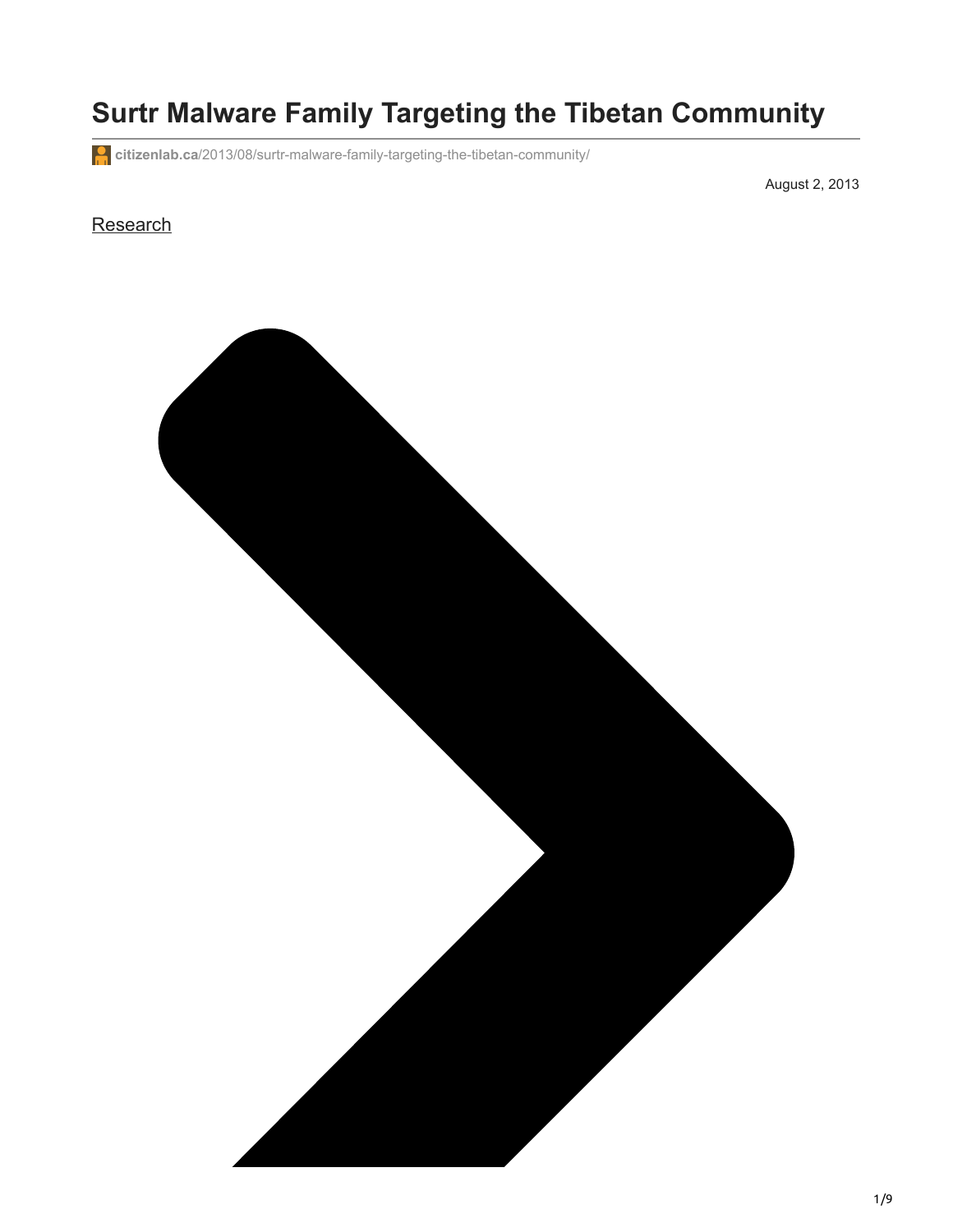

[Targeted Threats](https://citizenlab.ca/category/research/targeted-threats/) By [Katie Kleemola](https://citizenlab.ca/author/kkleemola/) and [Seth Hardy](https://citizenlab.ca/author/sethhardy/) August 2, 2013

### **Background**

As part of [our ongoing study](https://citizenlab.ca/hrpublic-call/) into targeted attacks on human rights groups and civil society organizations, the Citizen Lab analyzed a malicious email sent to Tibetan organizations in June 2013. The email in question purported to be from a prominent member of the Tibetan community and repurposed content from a community mailing list. Attached to the email were what appeared to be three Microsoft Word documents (.doc), but which were trojaned with a malware family we call "Surtr".<sup>1</sup> All three attachments drop the exact same malware. We have seen the Surtr malware family used in attacks on Tibetan groups dating back to November 2012.

### **Delivery Mechanism**

While the malicious attachments appear to be DOC files due to their file extension, they are actually RTFs crafted to exploit a vulnerability in Microsoft Word: [CVE-2012-0158.](http://www.cve.mitre.org/cgi-bin/cvename.cgi?name=CVE-2012-0158)

This particular vulnerability was first exploited in early April 2012 and a patch was released by Microsoft on April 10, 2012. Currently, the sample is detected as malicious by 34 percent of antivirus (AV) engines on [VirusTotal](https://www.virustotal.com/en/file/240cc911820690373851423dece631049c969c1b59f99b9e888f2e890e345825/analysis/) (VT).

Figure 1: Hexdump of the malicious attachment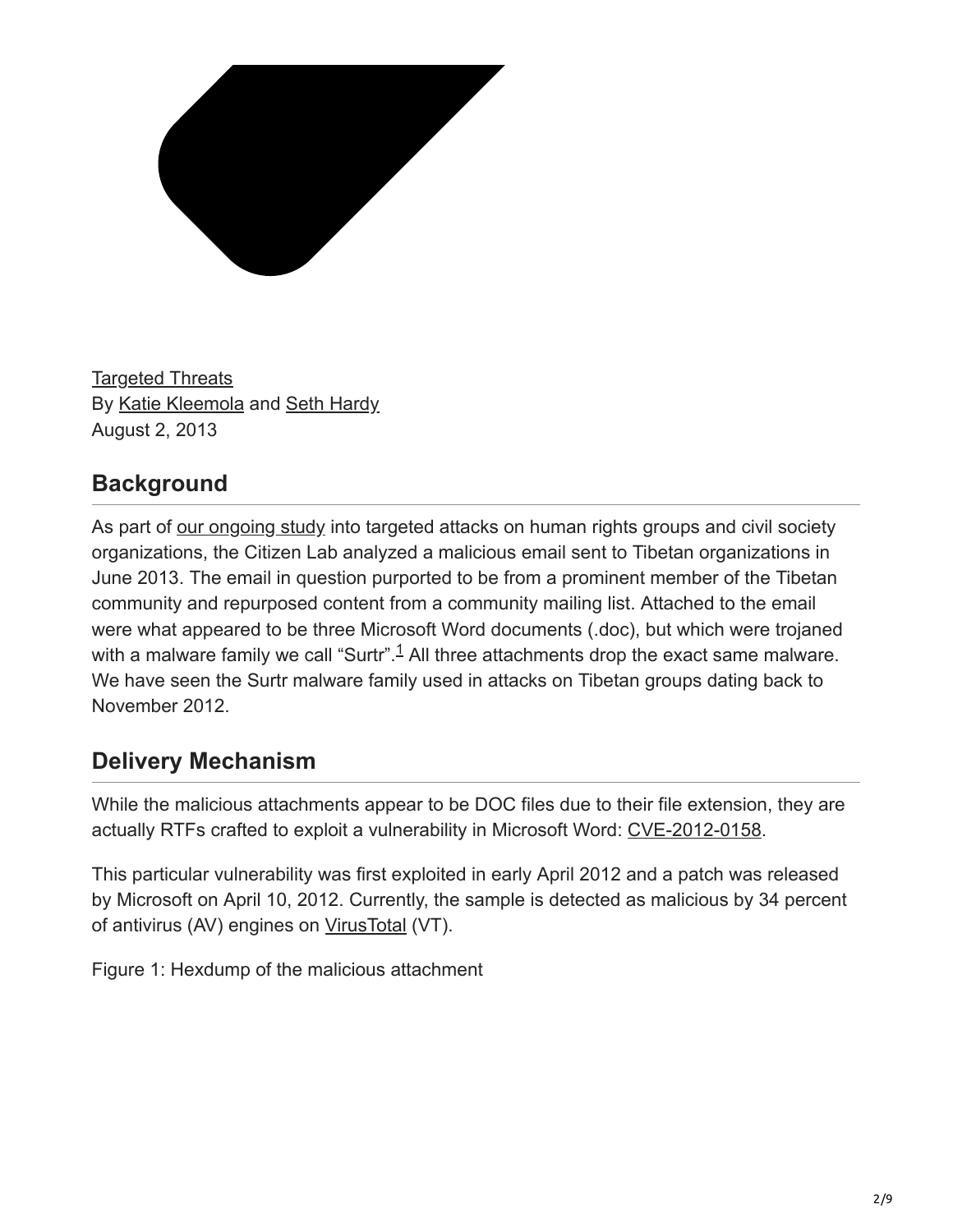| 00002e70 |  | 7b 5c 6f 62 6a 65 63 74 |  |  |  |  | 5c 6f 62 6a 6f 63 78 5c |  | l{\object\objocx\l   |
|----------|--|-------------------------|--|--|--|--|-------------------------|--|----------------------|
| 00002e80 |  | 66 31 33 5c 6f 62 6a 73 |  |  |  |  | 65 74 73 69 7a 65 5c 6f |  | If13\objsetsize\ol   |
| 00002e90 |  | 62 6a 77 31 39 38 31 5c |  |  |  |  | 6f 62 6a 68 31 33 32 30 |  | Ibjw1981\objh1320I   |
| 00002ea0 |  | 7b 5c 2a 5c 6f 62 6a 63 |  |  |  |  | 6c 61 73 73 20 4f 57 43 |  | If\*\objclass OWCI   |
| 00002eb0 |  | 31 30 2e 43 68 61 72 74 |  |  |  |  | 53 70 61 63 65 2e 31 30 |  | 110. ChartSpace. 101 |
| 00002ec0 |  | 7d 7b 5c 2a 5c 6f 6c 65 |  |  |  |  | 63 6c 73 69 64 20 5c 27 |  | I}{\*\oleclsid \'I   |
| 00002ed0 |  | 37 62 30 30 30 32 45 35 |  |  |  |  | 35 36 2d 30 30 30 30 2d |  | 17b0002E556-0000-1   |
| 00002ee0 |  | 30 30 30 30 2d 43 30 30 |  |  |  |  | 30 2d 30 30 30 30 30 30 |  | 0000-0000-000000     |
| 00002ef0 |  | 30 30 30 30 34 36 5c 27 |  |  |  |  | 37 64 7d 7b 5c 2a 5c 6f |  | 1000046\'7d}{\*\ol   |
| 00002f00 |  | 62 6a 64 61 74 61 20 30 |  |  |  |  | 31 30 35 30 30 30 30 30 |  | lbjdata 0105000001   |
| 00002f10 |  | 32 30 30 30 30 30 30 31 |  |  |  |  | 38 30 30 30 30 30 30 34 |  | 2000000180000004     |
| 00002f20 |  | 64 37 33 37 38 36 64 36 |  |  |  |  | 63 33 32 32 65 35 33 34 |  | ld73786d6c322e5341   |
| 00002f30 |  | 31 35 38 35 38 34 64 34 |  |  |  |  | 63 35 32 36 35 36 31 36 |  | l 158584d4c5265616 l |
| 00002f40 |  | 34 36 35 37 32 32 65 33 |  |  |  |  | 35 32 65 33 30 30 30 30 |  | I465722e352e300001   |
| 00002f50 |  | 30 30 30 30 30 30 30 30 |  |  |  |  | 30 30 30 30 30 30 30 30 |  | 0000000000000000     |

Although CVE-2012-0158 was first published and used in the wild in April 2012, samples using this template were only initially detected by three AV engines (on VT). Therefore, while a third of AV engines had a detection signature for CVE-2012-0158 as late as April 2013, it was possible to design a document using a year old vulnerability that was recognized as malicious by very few AV products. This number has since risen and it is currently being detected by 34 percent of the AV products listed on VT.

This vulnerability highlights the need to keep both operating systems and applications up to date as well as to exercise vigilance concerning links and email attachments.

Malicious attachments with this template all use a similar dropper which originally drops the payload to the temporary file directory.

### **Payload**

Surtr creates either a new explorer or iexplore process and injects itself into this new process using CreateRemoteThread function.

It also creates the following folders:

%ALL USERS%/Application Data/Microsoft/Windows/123 %ALL USERS%/Application Data/Microsoft/Windows/Burn %ALL USERS%/Application Data/Microsoft/Windows/LiveUpdata\_Mem

It creates multiple copies of the payload including in both the Burn and LiveUpdata Mem folders. The copy in the Burn folder is called [VICTIM COMPUTER NAME].dll and there are three copies in the LiveUpdata\_Mem folder whose names consist of 6 random alphanumeric characters which are then appended with .dll, \_Fra.dll and \_One.dll. These copies will differ from the original payload dropped in the %TEMP% folder by filling the resource section with varying amounts of 00 bytes. This also results in the malware having a much larger file size (30-50mb) possibly in an attempt to evade antivirus heuristics.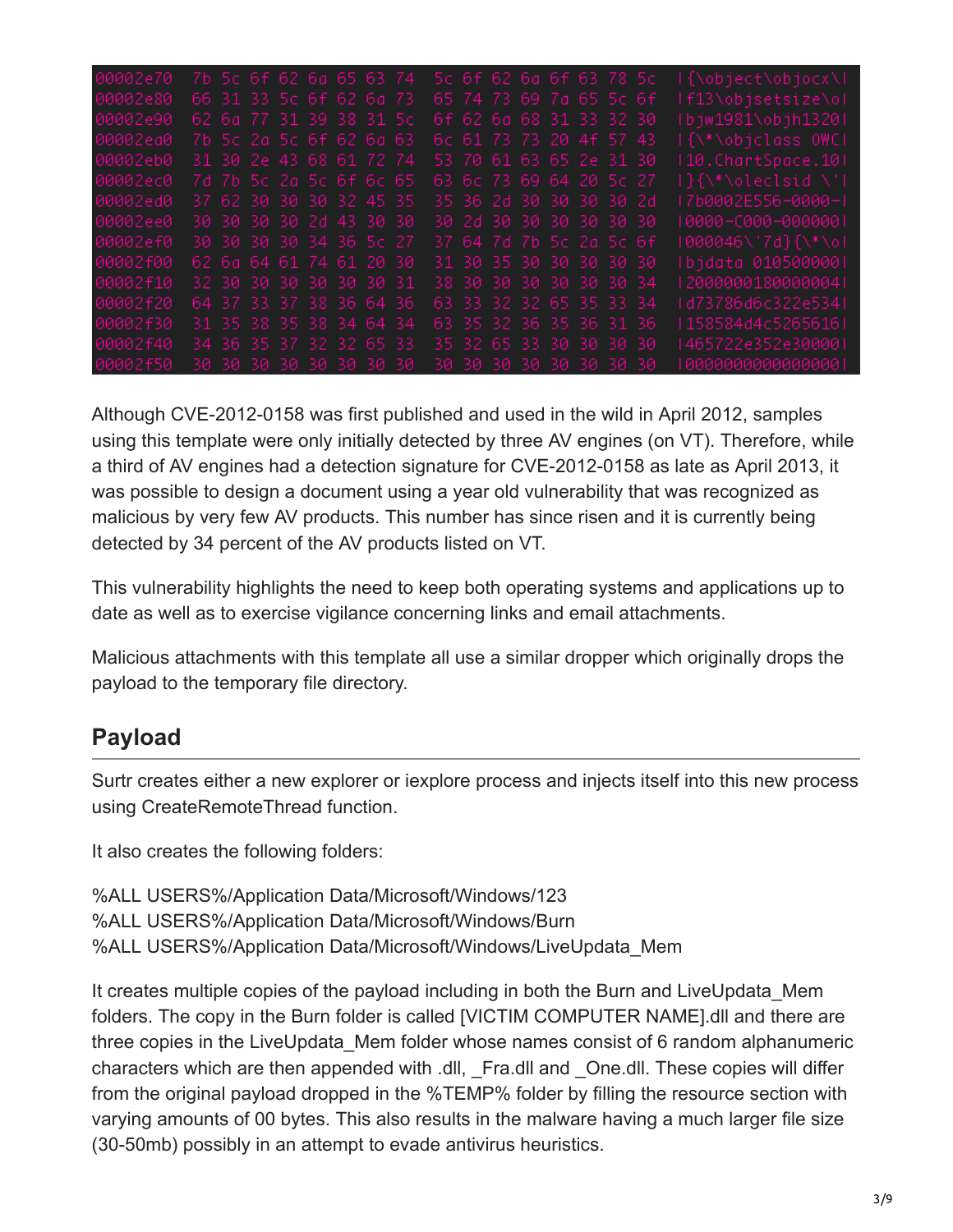Surtr connects to a command and control server (C2) and downloads a stage two component to %ALL USERS%/Application Data/Microsoft/Windows/Burn/\_[VICTIM COMPUTER NAME].log. This particular sample connects to internet.3-a.net on port 9696.

In May 2012, internet.3-a.net resolved to the same IP (184.82.123.143) as android.uyghur.dnsd.me, which is a C2 used in Android malware attacks that targeted the Tibetan community [as previously documented by the Citizen Lab](https://citizenlab.ca/2013/04/permission-to-spy-an-analysis-of-android-malware-targeting-tibetans/).

The stage two component that was downloaded in this particular case has an internal name of x86\_GmRemote.dll, however we have seen an alternate stage two used with the name Remote.dll as well. Our analysis in this post focuses on the GmRemote variation as it has been seen in multiple attacks.

Surtr's capabilities include listing of file directories and contents on the victim computer and any USB drives connected to a victim machine, viewing web cache, executing remote commands and logging keystrokes.

In order to store temporary information, Surtr creates the following folders:

%ALL USERS%/Application Data/Microsoft/Windows/MpCache %ALL USERS%/Application Data/Microsoft/Windows/nView\_DiskLoydb %ALL USERS%/Application Data/Microsoft/Windows/nView\_KeyLoydb %ALL USERS%/Application Data/Microsoft/Windows/nView\_skins %ALL USERS%/Application Data/Microsoft/Windows/UsbLoydb For example, in nView\_DiskLoydb, a file called FileList.db that contains file and directory listings will be placed and nView KeyLoydb will contain text files with keylogger output. The keylogger output is disguised by adding a constant to the ordinal value of the character.

This data can then be sent to the C2. It is compressed using zlib DEFLATE so the network traffic is not human readable without decompression.

It can also download additional malware onto the victim computer, which can provide attackers with further abilities like accessing the victim computer's webcam or microphone. In particular, we have seen Surtr used in conjunction with the Gh0st RAT derived LURK0 malware.

For persistency, Surtr adds a key to the registry to ensure it runs when the infected computer is restarted. It also stores its C2 information and a campaign code in the registry.

Figure 2: Encrypted data in XC key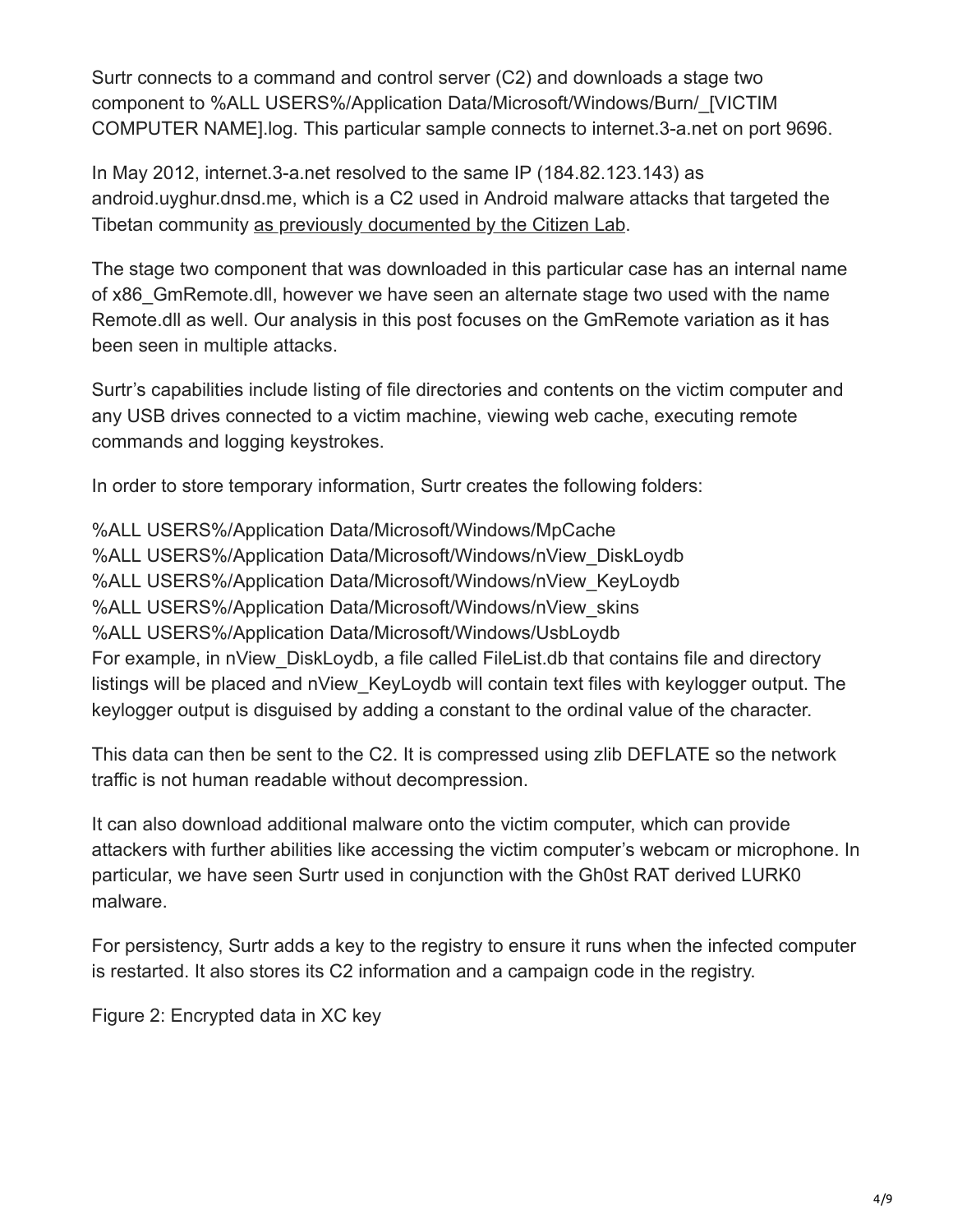| 00000000 |  | 03 00 00 00 00 00 00 00 |      |     |     |       |      |     | 68 6f 75 64 73 6f 64 75 |      |      |      | $  \ldots   \ldots   \ldots  $ houdsodul |
|----------|--|-------------------------|------|-----|-----|-------|------|-----|-------------------------|------|------|------|------------------------------------------|
| 00000010 |  | 2f 32 2c 60 2f 6f 64 75 |      |     | 00. | - ମମ  | -00. | 00  | -00                     | -00. | -00. | -00  | 1/2,`/odul                               |
| 00000020 |  | 00 00 00 00 00 00 00 00 |      |     |     |       |      |     | 00 00 00 00 00 00 00 00 |      |      |      | 1. 1                                     |
|          |  |                         |      |     |     |       |      |     |                         |      |      |      |                                          |
| 00000080 |  | 00 00 00 00 00 00 00 00 |      |     |     |       |      |     | 68 6f 75 64 73 6f 64 75 |      |      |      | $  \ldots   \ldots  $ . houdsodul        |
| 00000090 |  | 2f 32 2c 60 2f 6f 64 75 |      |     | 00. | -00-  |      |     | 000000000               |      | -00  | -00  | 1/2,`/odu1                               |
| 000000a0 |  | 00 00 00 00 00 00 00 00 |      |     | 00. | 00    |      |     | 00 00 00 00 00          |      |      | - 00 | 1. 1                                     |
|          |  |                         |      |     |     |       |      |     |                         |      |      |      |                                          |
| 00000100 |  | 00 00 00 00 00 00 00 00 |      |     |     |       |      |     | 68 6f 75 64 73 6f 64 75 |      |      |      | $1 \ldots \ldots \ldots$ houdsodul       |
| 00000110 |  | 2f 32 2c 60 2f 6f 64 75 |      |     |     |       |      |     | 00 00 00 00 00 00 00 00 |      |      |      | 1/2,`/odul                               |
|          |  |                         |      |     |     |       |      |     |                         |      |      |      |                                          |
| 00000120 |  | 00 00 00 00 00 00 00 00 |      |     |     |       |      |     | 00 00 00 00 00 00 00 00 |      |      |      | 1. 1                                     |
|          |  |                         |      |     |     |       |      |     |                         |      |      |      |                                          |
| 00000180 |  | 00 00 00 00 00 00 00 00 |      |     |     |       |      |     | e1 24 00 00 e1 24 00 00 |      |      |      | 1 \$ \$ 1                                |
| 00000190 |  | e1 24 00 00 00          | 0000 | -00 |     | 00 00 |      |     | 00 00 00 00 00          |      |      | -00  | 1 . \$ 1                                 |
| 000001a0 |  | 00 00 00 00 00 00 00 00 |      |     |     |       |      |     | 00 00 00 00 00 00 00 00 |      |      |      | <u>1. 1</u>                              |
|          |  |                         |      |     |     |       |      |     |                         |      |      |      |                                          |
| 00000370 |  | 00 00 00 00 00 00 00 00 |      |     |     |       |      |     | 56 46 31 37 33 35 00 00 |      |      |      | 1. VF1735. . 1                           |
| 00000380 |  | 00 00 00 00 00 00 00 00 |      |     |     |       |      |     | 00 00 00 00 00 00 00 00 |      |      |      | 1. 1                                     |
|          |  |                         |      |     |     |       |      |     |                         |      |      |      |                                          |
| 000003a0 |  | a1 0e 00 00 00 00 00 00 |      |     |     |       |      |     | 2d 05 00 00 45 4e 42 2d |      |      |      | 1. <del>.</del> ENB-1                    |
| 000003b0 |  | 51 45 47 2d 00          | 0000 | -00 | 00. | -00   | -00  | -00 | 00 00                   |      | -00. | -00  | 1QEG-. 1                                 |
| 000003c0 |  | 00 00 00 00 00 00 00 00 |      |     | 00. | -00   |      |     | 00 00 00 00 00 00       |      |      |      | 1 1                                      |
|          |  |                         |      |     |     |       |      |     |                         |      |      |      |                                          |
|          |  |                         |      |     |     |       |      |     |                         |      |      |      |                                          |
| 00000420 |  |                         |      |     |     |       |      |     |                         |      |      |      |                                          |

Figure 3: Decrypted data (note: e0 25 is 0x25e0 which is 9696 in hex)

| 00000000 |  | 02 01 01 01 01 01 01 01 |  |                         |  |  | 69 6e 74 65 72 6e 65 74 |  | Iinternetl                        |
|----------|--|-------------------------|--|-------------------------|--|--|-------------------------|--|-----------------------------------|
| 00000010 |  | 2e 33 2d 61 2e 6e 65 74 |  |                         |  |  | 01 01 01 01 01 01 01 01 |  | $1.3$ -a.net1                     |
| 00000020 |  | 01 01 01 01 01 01 01 01 |  |                         |  |  | 01 01 01 01 01 01 01 01 |  | <u>1 1</u>                        |
|          |  |                         |  |                         |  |  |                         |  |                                   |
| 00000080 |  | 01 01 01 01 01 01 01 01 |  |                         |  |  | 69 6e 74 65 72 6e 65 74 |  | $  \ldots   \ldots  $ . internet! |
| 00000090 |  | 2e 33 2d 61 2e 6e 65 74 |  |                         |  |  | 01 01 01 01 01 01 01 01 |  | $1.3$ -a.net1                     |
| 000000a0 |  | 01 01 01 01 01 01 01 01 |  |                         |  |  | 01 01 01 01 01 01 01 01 |  | 1. 1                              |
|          |  |                         |  |                         |  |  |                         |  |                                   |
| 00000100 |  | 01 01 01 01 01 01 01 01 |  |                         |  |  | 69 6e 74 65 72 6e 65 74 |  | Iinternetl                        |
| 00000110 |  | 2e 33 2d 61 2e 6e 65 74 |  |                         |  |  | 01 01 01 01 01 01 01 01 |  | 1.3-a.net1                        |
| 00000120 |  | 01 01 01 01 01 01 01 01 |  |                         |  |  | 01 01 01 01 01 01 01 01 |  | 1. 1                              |
|          |  |                         |  |                         |  |  |                         |  |                                   |
| 00000180 |  | 01 01 01 01 01 01 01 01 |  |                         |  |  | e0 25 01 01 e0 25 01 01 |  | 1. %. %. . 1                      |
| 00000190 |  | e0 25 01 01 01 01 01 01 |  |                         |  |  | 01 01 01 01 01 01 01 01 |  | 1.%. 1                            |
| 000001a0 |  | 01 01 01 01 01 01 01 01 |  |                         |  |  | 01 01 01 01 01 01 01 01 |  | 1. 1                              |
|          |  |                         |  |                         |  |  |                         |  |                                   |
| 00000370 |  |                         |  | 01 01 01 01 01 01 01 01 |  |  | 57 47 30 36 32 34 01 01 |  | I\\G0624I                         |
| 00000380 |  | 01 01 01 01 01 01 01 01 |  |                         |  |  | 01 01 01 01 01 01 01 01 |  | 1. 1                              |
|          |  |                         |  |                         |  |  |                         |  |                                   |
| 000003a0 |  | a0 0f 01 01 01 01 01 01 |  |                         |  |  | 2c 04 01 01 44 4f 43 2c |  | 1. , DOC , I                      |
| 000003b0 |  | 50 44 46 2c 01 01 01 01 |  |                         |  |  | 01 01 01 01 01 01 01 01 |  | $IPDF$ ,                          |
| 000003c0 |  | 01 01 01 01 01 01 01 01 |  |                         |  |  | 01 01 01 01 01 01 01 01 |  | 1. 1                              |
|          |  |                         |  |                         |  |  |                         |  |                                   |
| 00000420 |  |                         |  |                         |  |  |                         |  |                                   |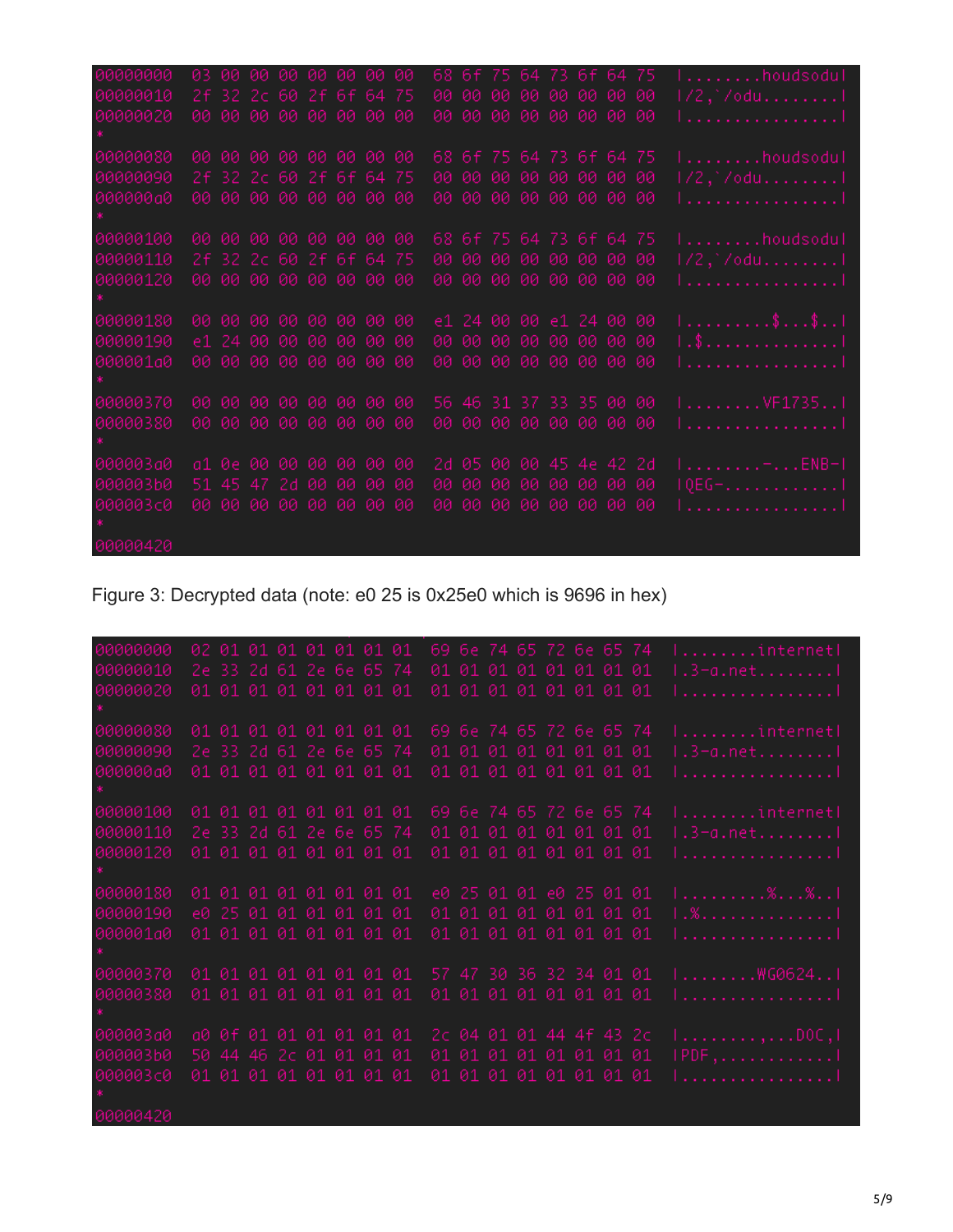#### **Other Samples & Variations**

We have seen a large number of similar samples sent to Tibetan groups that use the same stage two (GmRemote) and communicate with the following C2s: dtl.dnsd.me, dtl.eatuo.com, dtl6.mooo.com and tbwm.wlyf.org. These C2s were also used in previous attacks documented in [an earlier Citizen Lab post](https://citizenlab.ca/2012/07/recent-observations/) on LURK0 malware targeting the Tibetan community.

One particular sample (md5: ad9e5f79585eb62bc40b737e98bfd62e) which connects to C2 domain dtl6.mooo.com (which resolved to the same IP as the other dtl domains mentioned above) on port 6178 was seen to download LURK0 malware after the initial Surtr infection. This LURK0 sample had the campaign code ZQ6 that connects to C2 domain tbwm.wlyf.org on port 3103. This domain also resolved to the same IP as the dtl domains.

We have also found reports of other Surtr stage 2 (GmRemote) samples that have campaign codes which suggest they may be targeted at commercial and government targets.

The first sample was found via [ThreatExpert.](http://www.threatexpert.com/report.aspx?md5=6da1abd5d7ed21a3328d9fdfaf061f24) It uses campaign code kmlg-0308, and connects to a C2 at flyoutside.com. This domain and eight others are registered to [toucan6712@163.com:](http://10.10.0.46/mailto:toucan6712@163.com)

| flyoutside.com  | 67.198.227.162                                |
|-----------------|-----------------------------------------------|
| 52showfly.com   | 112.121.169.189                               |
| mydreamfly.com  | 112.121.186.60                                |
| dreaminshy.com  | 119.42.147.101                                |
| 52flyfeel.com   | 119.42.147.101                                |
| eyesfeel.com    | 180.178.63.10 (now registered to lili@nuo.cn) |
| outsidefly.com  | 74.55.57.85                                   |
| showflyfeel.com | 199.119.101.40                                |
| 51aspirin.com   | not resolving                                 |

Searching for more samples in Virus Total Intelligence (VTI) using domains and other identifying features reveals four related files:

7fbdd7cb8b46291e944fcecd5f97d135 – connects to C2 domain www.flyoutside.com, campaign code kmlg-0409tb

58ff38412ebbedb611a3afe4b3dbd8b0 – connects to C2 IP 112.121.182.149 (similar to above), campaign code lly-0311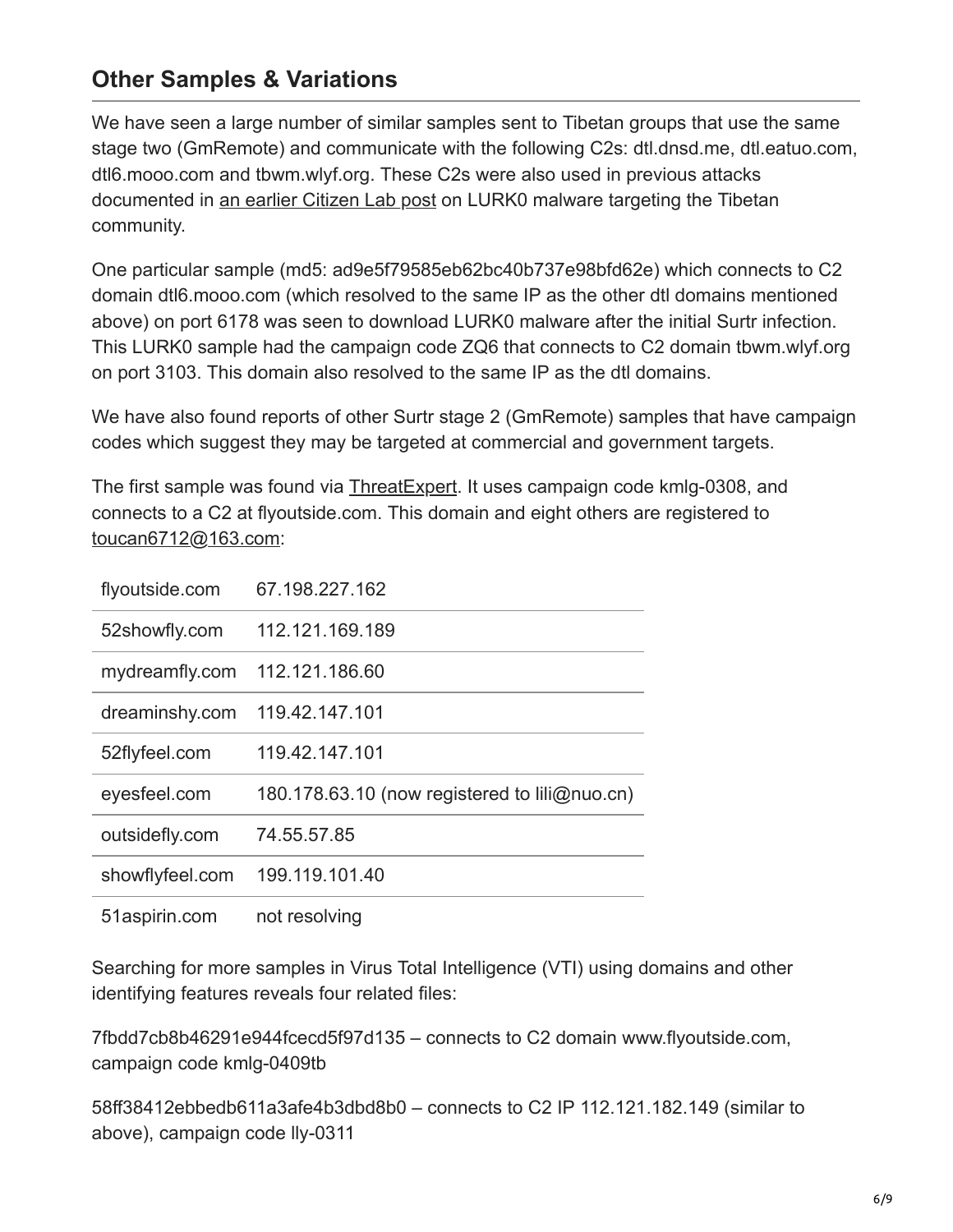81bc8974967e1c911b107a9a91e3178b – connects to C2 domain www.paulfrank166.2waky.com (192.198.85.102), campaign code 0201-2116

44758b9a7a6cafd1b8d1bd4c773a2577 – connects to C2 domain www.flyoutside.com (same as the first sample found on ThreatExpert), campaign code lg-0109

Most of these samples have campaign codes that suggest commercial targets. However, we do not have information about where these samples were submitted from, so the target sector and victims cannot be confirmed.

A second GmRemote sample was found via the web, called [Trojan/Subxe.89E1](http://lab.anchiva.com/n_view.asp?lang=en&vname=Trojan/Subxe.89E1) by Anchiva. This sample connects to google.djkcc.com and uses campaign code in1102. Other subdomains under djkcc.com include:

airforce.djkcc.com domain.djkcc.com google.djkcc.com indianembassy.djkcc.com mailnic.djkcc.com (MailNIC is an Indian email site at the National Informatics Centre) microsoft.djkcc.com rediffmail.djkcc.com (Rediffmail is an Indian email site)

While we do not have information about what victims these samples target, the campaign code, C2 domain, and related subdomains give some possible indications.

One additional find via VTI is a GmRemote sample internally named: GmKeyBoradServer\_DLL.dll (MD5 e7e1c69496ad7cf093945d3380a2c6f4).

It exports functions (GmFunctionType, GmInitPoint, GmMyInitPoint, GmRecvPoint, GmShutPoint, GmVerSion) that are referenced in other GmRemote samples, although none of them have any real content.

These additional samples suggest that Surtr is being used to target groups beyond the Tibetan community and is possibly being utilized by multiple threat actors.

# **Conclusions and Recommendations**

The attacks we have observed that use the Surtr malware family are another example of the persistent targeted malware campaigns the Tibetan community faces. The specific attack reported in this post demonstrates that attackers are actively monitor mailing lists and discussion groups used by the Tibetan community and repurpose the content for use in targeted malware attacks.

For communities under persistent threat from targeted malware campaigns, user vigilance and education are essential for reducing risk.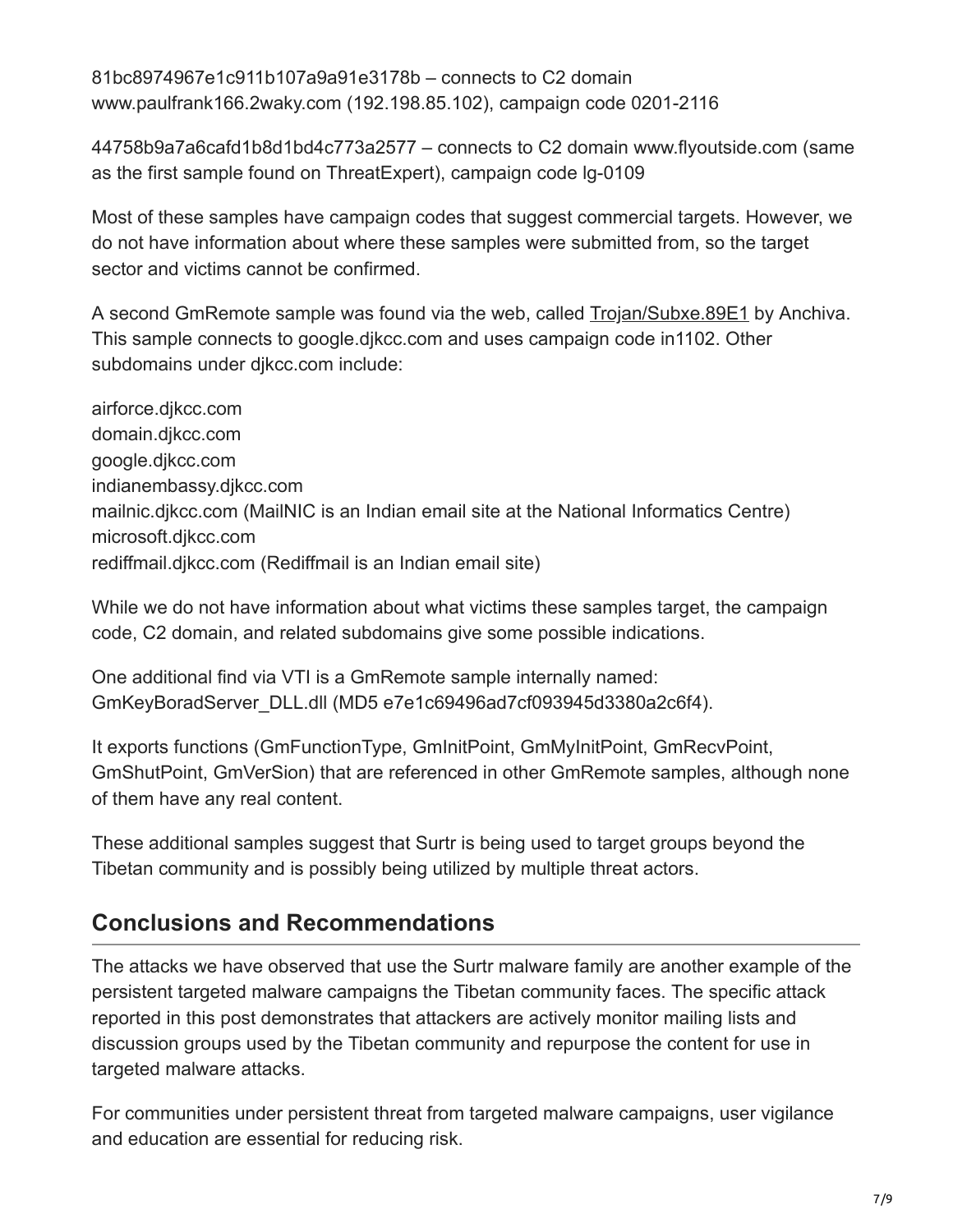Users should carefully examine the sender's email address of emails and exercise caution in opening unexpected or unsolicited attachments or opening unverified links.

See Citizen Lab's [Recommendations for defending against targeted cyber threats](https://citizenlab.ca/docs/recommendations.html) for [additional information, and Tibet Action Institute's](https://tibetaction.net/think-before-you-click/) [Detach from Attachment](https://tibetaction.net/detach-from-attachments/)[s and Think](https://tibetaction.net/think-before-you-click/) Before You Click campaigns.

The Citizen Lab is continuing to monitor targeted malware campaigns using Surtr and will post updates as they are available.

—

### **Appendix MD5's & Identifiers**

#### **Email Attachment Names & MD5s:**

1) TCCC PRESIDENT & BOARD MEMBERS NOMINATION & ELECTION POLICY & PROCEDURE.doc – 8c06aec37c7e51f581aaa41f66d4ebad2) communication1.doc – 28444ee593653a4816deb186a6eddee83) communication2.doc – c269b3cf3d336a40c2fd7c2111b52982

#### **Stage 1**

Section: text MD5 hash: d4f9b3b573a8f1d70d58aa8daf9cb256 SHA-1 hash: a1d5128cd50959bc7008be1fdfe2cf6339ed7098 SHA-256 hash: aef9f55931d054dbf027639e30d0abf587696b13d8993aab6c22eb7d47f0de83

Section: rdata MD5 hash: e130ff2adbf4515b1af88b451396e1f6 SHA-1 hash: 248691810ae34407aa3486ef3faca6fe3286f630 SHA-256 hash: adae7b2306d7fc145ebd90fd1147bc352c56937d58e1996b89d5368cebdb438d

Section: .data MD5 hash: c4fc864da3ee8462c5c25054f00e703f SHA-1 hash: b28a02f68cbacdaa89cf274dc79b3c802a21599d SHA-256 hash: 203ca80897fd63ca3fc55ec4be22cd302d5d81729ee8f347bd8f22c73ad1b61d

Section: .reloc MD5 hash: bc2c349c1f4c338c6834a79c03c461fb SHA-1 hash: c71504a96ea72656ef826677a53f9a5230fcb049